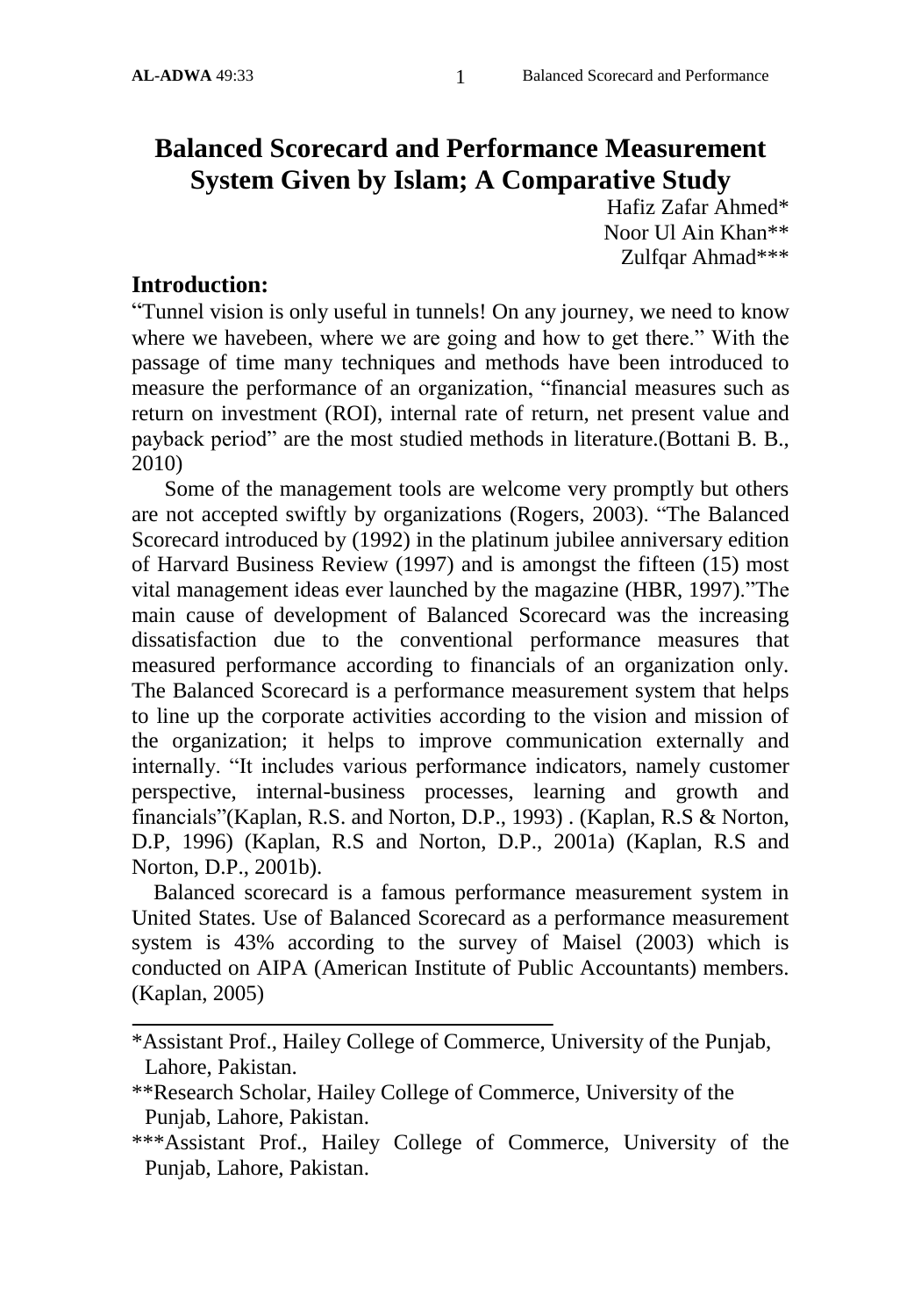"By 2000 some surveys indicated that a majority of firms in the United States, and Scandinavia used scorecards – or at least intended to do so soon. Others, like Bain"s management tools survey, indicated a slight drop in usage to 36 per cent, but with a high average satisfaction with the tool. The number of software packages for scorecard on the market was growing and exceeds 100 today. In only ten years, the idea of the balanced scorecard has certainly made its mark. (Gadenne, 2000)"

The financial measures are not sufficient according to the need of organizations these days in profit sector. The intangible assets as quick and trustworthy services, skilled employees and responsiveness are not shown in balance sheet but they mean a lot for the success of any organization. According to the Balanced Scorecard financial and nonfinancial measures are all necessary to run a system smoothly (Brewer, P.C & Speh, T.W., 2000).

Balanced Scorecard is a top down driven process, there must be balance between internal measures of learning and growth, internal business process and the external process as customer and stakeholders. In long run the Balanced Scorecard can be used as a strategic management tool, there must be balance between future and past measures (Poll, 2001).

When constructing the BSC implementation model, consideration must be given to structuring it to be as practical as possible. Such an objective is best achieved by presenting the components of the model in the form of implementation guidelines, with the critical Balanced Scorecard factors superposed as a useful "checklist".(Eid, 2006)

By 1996 the remit of the BSC had been expanded into an organization-wide strategic management system, which enabled managers to break down high-level business strategy into agreed operational initiatives for constituent business units within each of the four performance categories of finance, customer, internal process and learning and growth. (Rich, 2007)

These four perspectives should be linked by cause-and-effect relationships, because a BSC is more than just a collection of measures in four categories; it also tells the story of the overarching strategy used by a business or, more specifically, used by a division within that business (Kaplan, D.P & Norton R.S, 1992) (Kaplan, R.S & Norton, D.P, 1996) The process of Balanced Scorecard is as follow:

- Vision strategy: develop coordination between stated vision and strategies of business.
- Deep understanding and knowledge of Balanced Scorecard from top to down all employees and develop alignment among objectives and tools of measurement.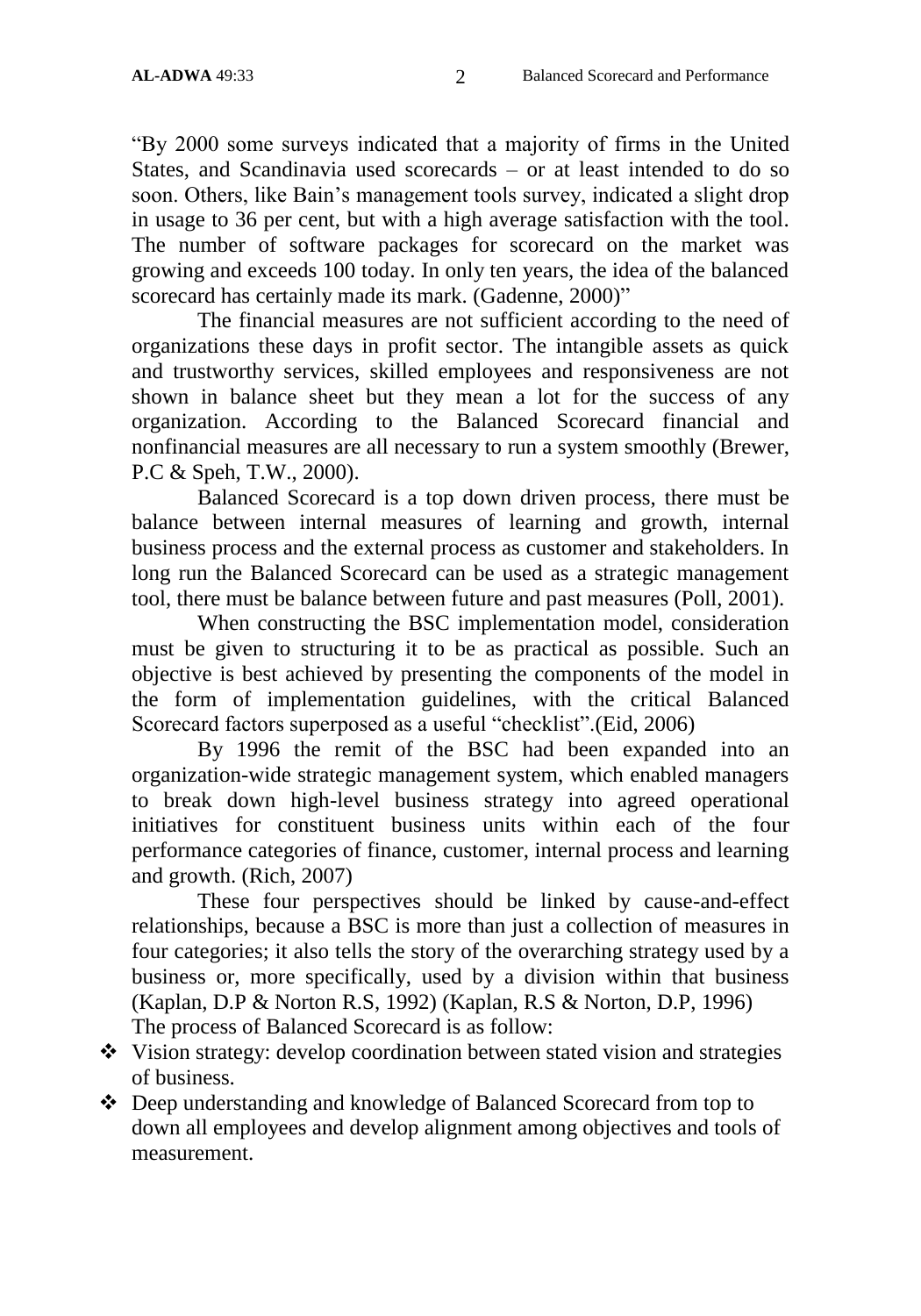Develop the feedback process on strategic basis. In past firms used traditional performance measurement system for performance assessment, but they assessed the performance on short-term basis, but Balanced Scorecard includes customers dimension, learning and growth dimension, and internal business process indicators.

(Latshaw, C.A. and Choi, Y., 2002)

It helps to view the business performance on long-term basis and also explain the way through which performance of a business can be assessed. (Hanghood, W.O and Friedman, L., 2002)

The Balanced Scorecard shows a complete picture of what we need to know about an organization, the scorecard is balanced. "First, there is a time dimension going from bottom to top." Current year"s productivity may be a result of steps taken last year and measures we take this year will definitely affect the performance of next year. "The scorecard is also balanced in another way: it shows both internal and external aspects of the business. It is obvious that a "well-oiled machinery" of internal processes is important in any business. On the other hand, customers' views and the contacts that have been established in the market-place are obviously important too". The scorecard shows both. (Arora, 2002)

Use of Balanced Scorecard does not guarantee to bring success. As it does not provide assistance towards management from a distance. But use & execution of Balanced Scorecard guides the firm in attainment of key performance indicators (Epstein, 1998).

#### **Learning and growth dimension: "To find out what capabilities should be changed by a firm to achieve its stated vision?"**

Capacity of employees, employees motivation and information system used is measured In this perspective. (Chavan, 2009).

Continuous improvement in products is necessary to be in the environment full of competition, different production ideas must be adopted and consider learning a continuous process to fulfill the consumer expectations. This dimension include business cultural attitude and employee training that is essential for the company's long-term growth which ultimately leads towards corporate self improvement and the individual improvement both (Bottani, 2010).

This dimension deals with the human resources needed to satisfy the customers, because innovation and learning is a continuous process the target for success keeps on changing (Zafar Ahamd, Zulfqar Ahmad, Ishfaq ahmad and Muhammd Musarrat Nawaz, 2010)

**Internal perspective: "to satisfy our shareholders and customers, at what business processes must we excel?"**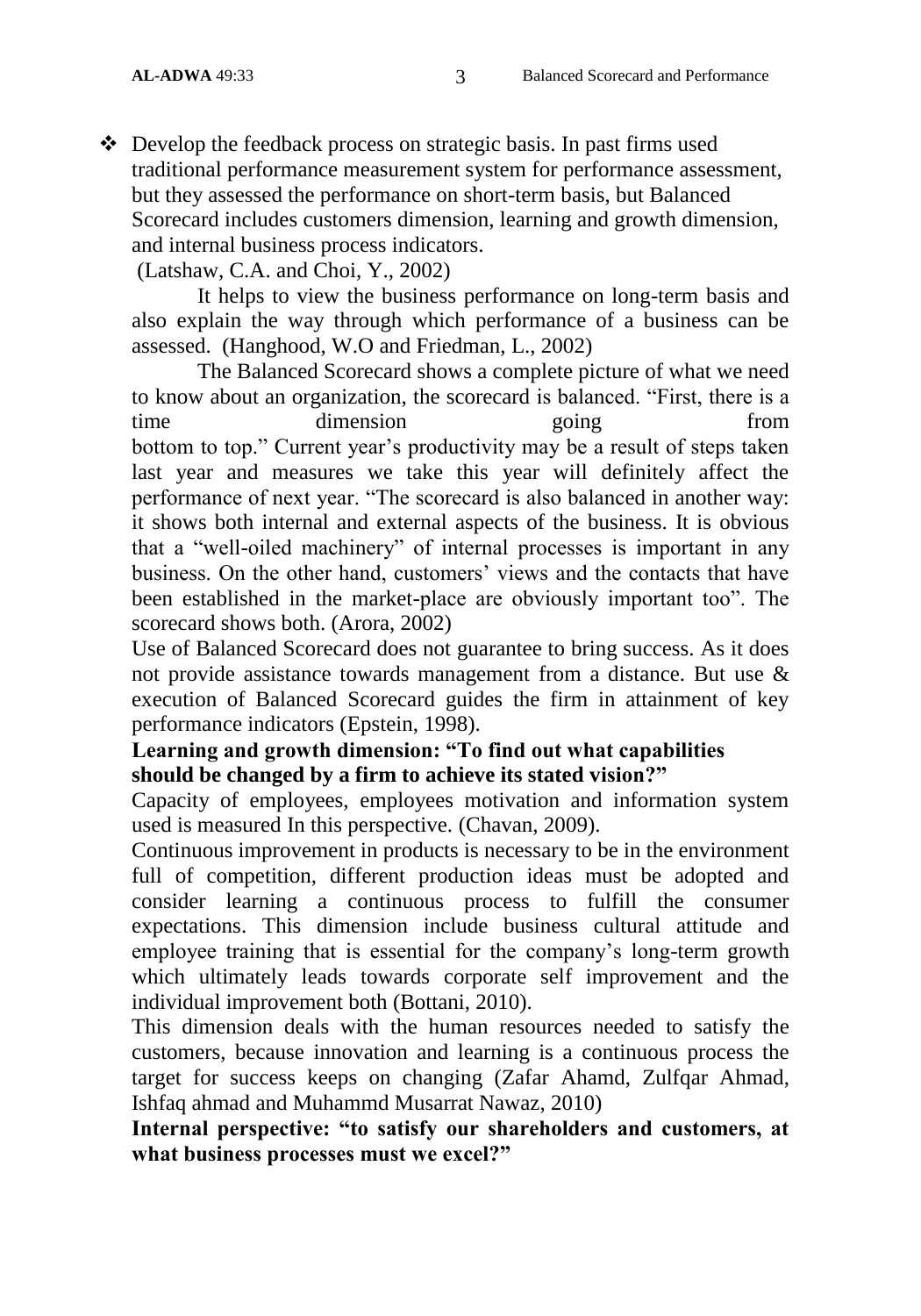Development of products and services, delivering products and services and post sales services are measured in this perspective (Chavan, 2009). The strategies and objectives of the organization and the methods to attain them are included in this perspective. Satisfaction measurement is absolute but is only possible when all the internal processes are in action to meet customer's expectation. It is included in manager's duties to work for the tactics that will ensure the customer satisfaction, and managers also have to identify the company"s competencies and expertise which will decide the position in the market of that organization (Bottani, 2010).

To meet the customer demand sources which are required comes under this dimension. Organizations define their expertise to be the market leader and Managers put focus on these decisive operational measures. (Zafar Ahamd, Zulfqar Ahmad, Ishfaq ahmad and Muhammd Musarrat Nawaz, 2010)

# **Customer perspective: "to achieve our vision how should we appear to our customers?"**

A vital mission of the companies is to give the best services to the consumers now days. (Kaplan, D.P & Norton R.S, 1992). Type of Customer is to be defined in this perspective, what is the nature of customer their expectations should be known according to their culture and demographics. According to the Modern management philosophy customer satisfaction is the most important target of any organization. Customer is the king of today"s market. If the customers are not satisfied it will ultimately cause the decline of organization's performance even if the financials of the organization are strong (Bottani, 2010).

"What are the procedures that are used to deliver the product or service to the customer? Product/service attributes, customer relationships, and image and reputation is also measured. (Chavan, 2009)"

Focus of this perspective quality, time, cost, performance & services. Sometimes to know the level of satisfaction of customers, services of third parties are taken (Zafar Ahamd, Zulfqar Ahmad, Ishfaq ahmad and Muhammd Musarrat Nawaz, 2010)."

#### **Financial perspective: "to succeed financially how should we appear to our shareholders?"**

Financial performance is represented by this perspective of any organization. It shows that whether the organization"s set targets and goals are met or not. Conventional measures used to examine the financial performance in just a look. "Increase in the market value of the firm, return on investment, profits increments, asset utilization increase in share price are all which represents the financial performance of the firm"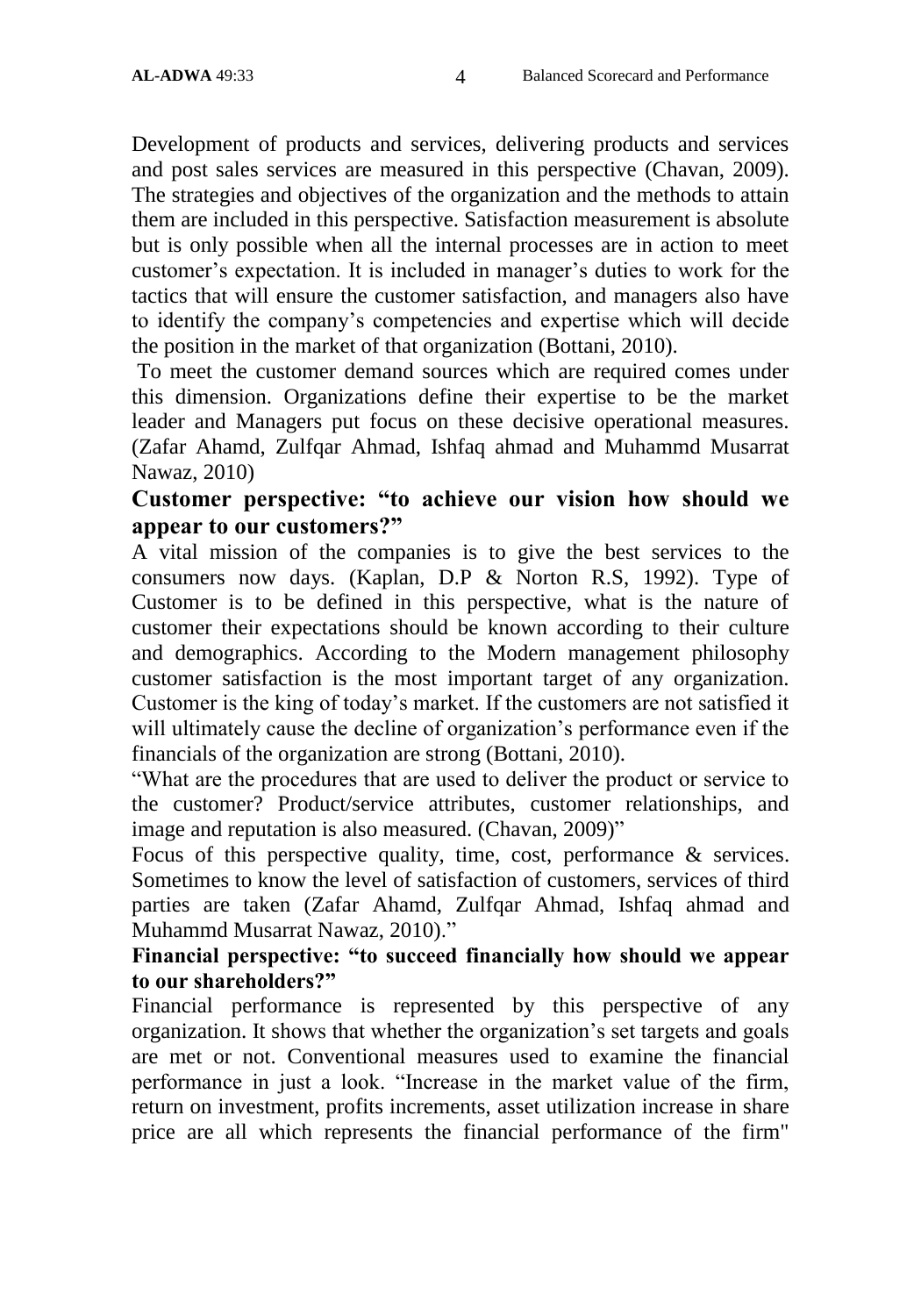(Chavan, 2009) and with the help of balanced scorecard investors can easily analyze its performance and can invest.

This dimension shows the need of conventional measures the financial ones. But the point is that the emphasis on financials leads to the "unbalanced" situation with regard to other perspectives. Hence, additional financial-related data, such as risk assessment and cost-benefit data, are often included in this category." (Bottani, 2010)

Shareholders" wealth and profitability comes under this dimension. It can be measured by "income to sales percentage, earning per share, Return on Capital Employed (ROCE), Residual Income (RI)" etc (Zafar Ahamd, Zulfqar Ahmad, Ishfaq ahmad and Muhammd Musarrat Nawaz, 2010)

Balanced scorecard is a performance measurement system that can be tailored according to the need of the organization and perspectives can be added according to the cultural variation beside the four basic perspectives Developing the Balanced Scorecard further on the basis of researchers efforts (Karabay, 2012)(Lohman, 2004),

A 6-perspectives model has been proposed for implementation in textile industry in Pakistan. (Maqbool, 2015)



Pharma AG"s revised Balanced Scorecard structure was developed and a new perspective was introduced and balanced scorecard perspectives were five: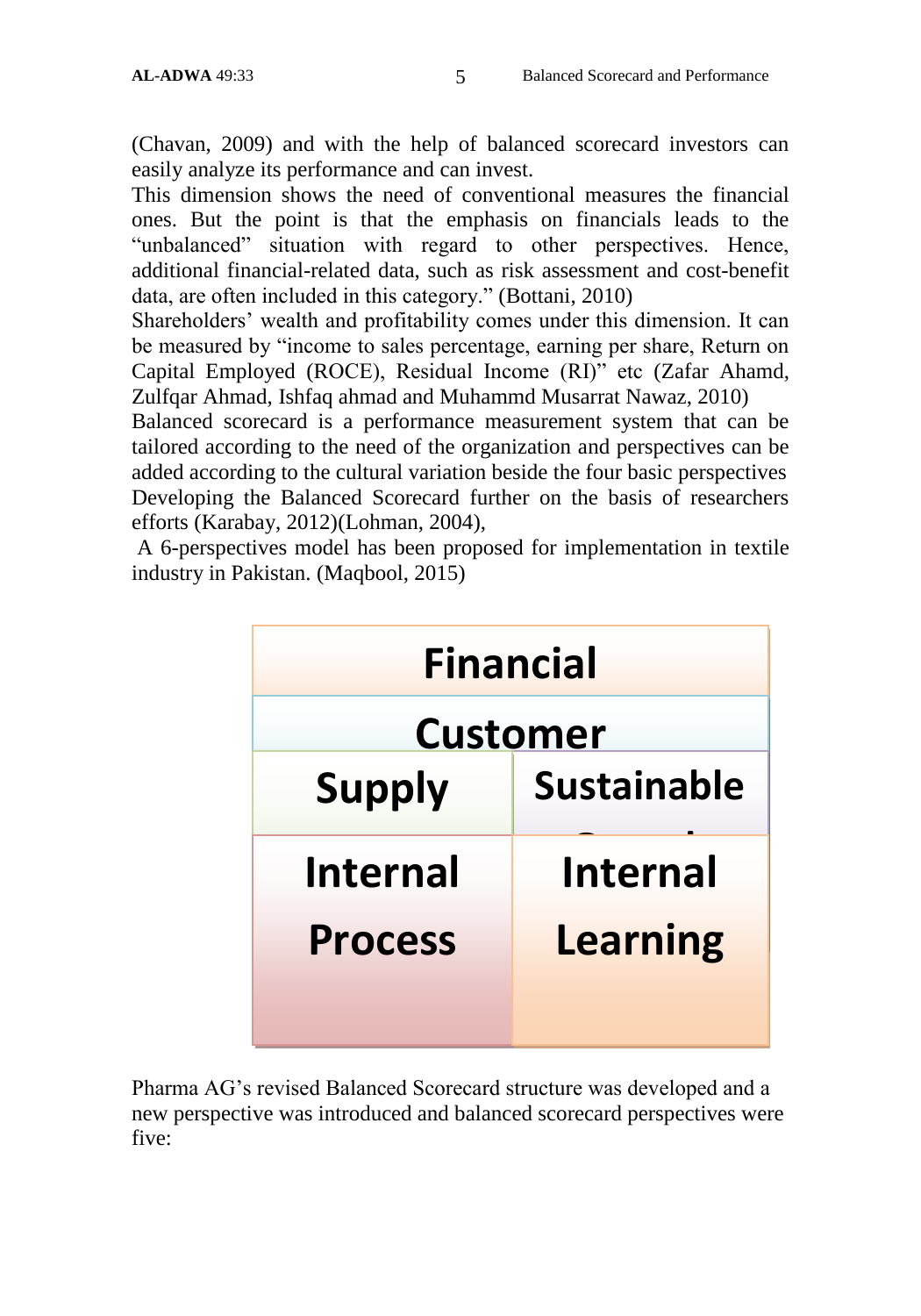

This perspective structure now fully reflects the mission of Pharma AG (Ahn, 2005).

A modified Balanced Scorecard approach was adopted through the study as the methodology for increasing the effectiveness of the preparation of a balanced corporate plan for University of Kelaniya, Sri Lanka. And communication of it to the different layers for the implementation.



In order to attain the ultimate mission and vision of the university this line of thinking facilitated to produce one page visual tool which links objectives to accomplish the strategic themes according to cause andeffect relationship, ensuring whether all required objectives have been developed to cover all the perspectives. Thus, the modified Balanced Scorecard approach contributes to improve strategic management process of the corporate planning, and can be used as diagnostic model to examine even the efficiency of corporate planning process in other universities,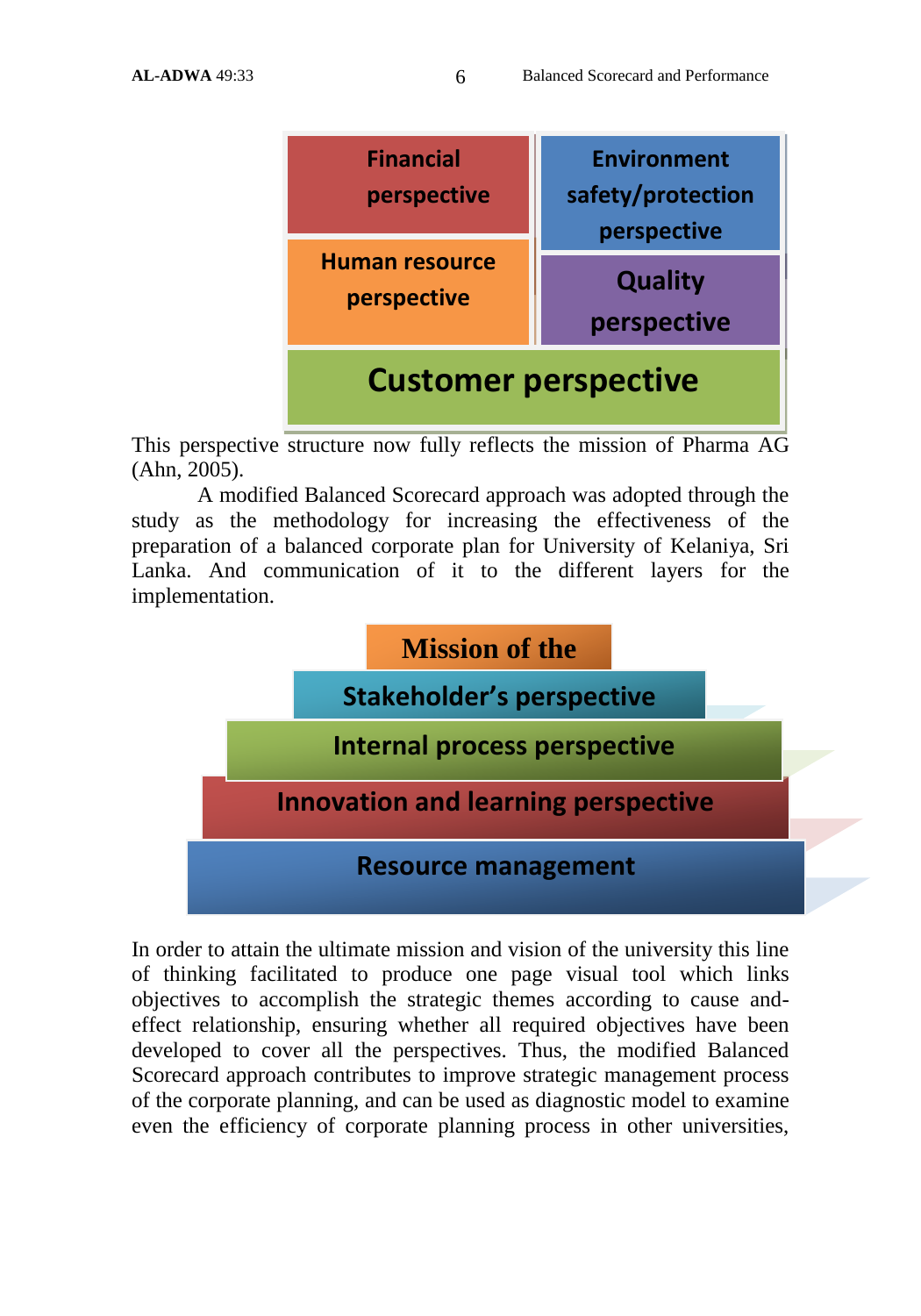especially in Sri Lanka. (patabendiged, S.A..C.L Senartha and S.S.J., 2015)

 Given above are the modified perspectives of Balanced Scorecard in different industries and even in same industry Balanced Scorecard varies from organization to organization. Balanced Scorecard is a flexible tool that can be modified and altered to be the best performance measurement system. But in contrast to Balanced Scorecard Islam gives basic rules and ethics, the code of conduct that cannot be modified or altered. Islamic performance measurement system is discussed here:

# **Islamic performance measurement system :**

To explain and make clear the Islamic basic rules of practical life and culture Muslims have Quran and Hadith. Certainly, the Holy Qur"an and Hadith is the starting point for the Shariah Principles (Islamic Law) and principles of civilization. Every dimension of one's life is covered under the Shariah, as it provides complete guidelines for people"s actions. As viewed through the window of religion, every Islamic organization must align with the laws of Islam named as Shariah principles and must know all the aspects regarding the working environment with respect to Islamic knowledge. (Seidu, 2006)

Islam gives a large variety of ethics of living life in a good manner for all humans and also explains how good relations can be made humans with other humans ALLAH and to his own self. Islamic ethics not only focus on economic worth but also focus on development of welfare, social and economic equality and contentment among all humans. Rules and regulations which are decided by Islam also guide in business community (Supriyatna, 2012) (Hanafi, AA. and Sallam, H, 1997).

 Examined by (Beekun, RI. and Badwi, JA, 2005) Islamic business ethics from a normative dimension. Muslims daily life code of conduct cannot be separated from the business rules and regulations. Islam give equal rights and respect for all. Islam also states that human should all time remember his duties and purposes which are fixed by Allah for all humans.

 Organizations are bound to follow the ethical perspective of the business language because without knowing Islamic business ethics any business activity cannot be best organized and managed especially for Muslims. Because the holy Quran says **" Allah has made business for you"**. An entrepreneur can never deceive customers if the attitude of ethics exists in his mind. In this regard overall business reputation and goodwill can be damaged by irresponsible behavior.

The tradition of prophet (SAW) states:

"The Muslims are bound by their provisions or stipulations."<sup>[16]</sup>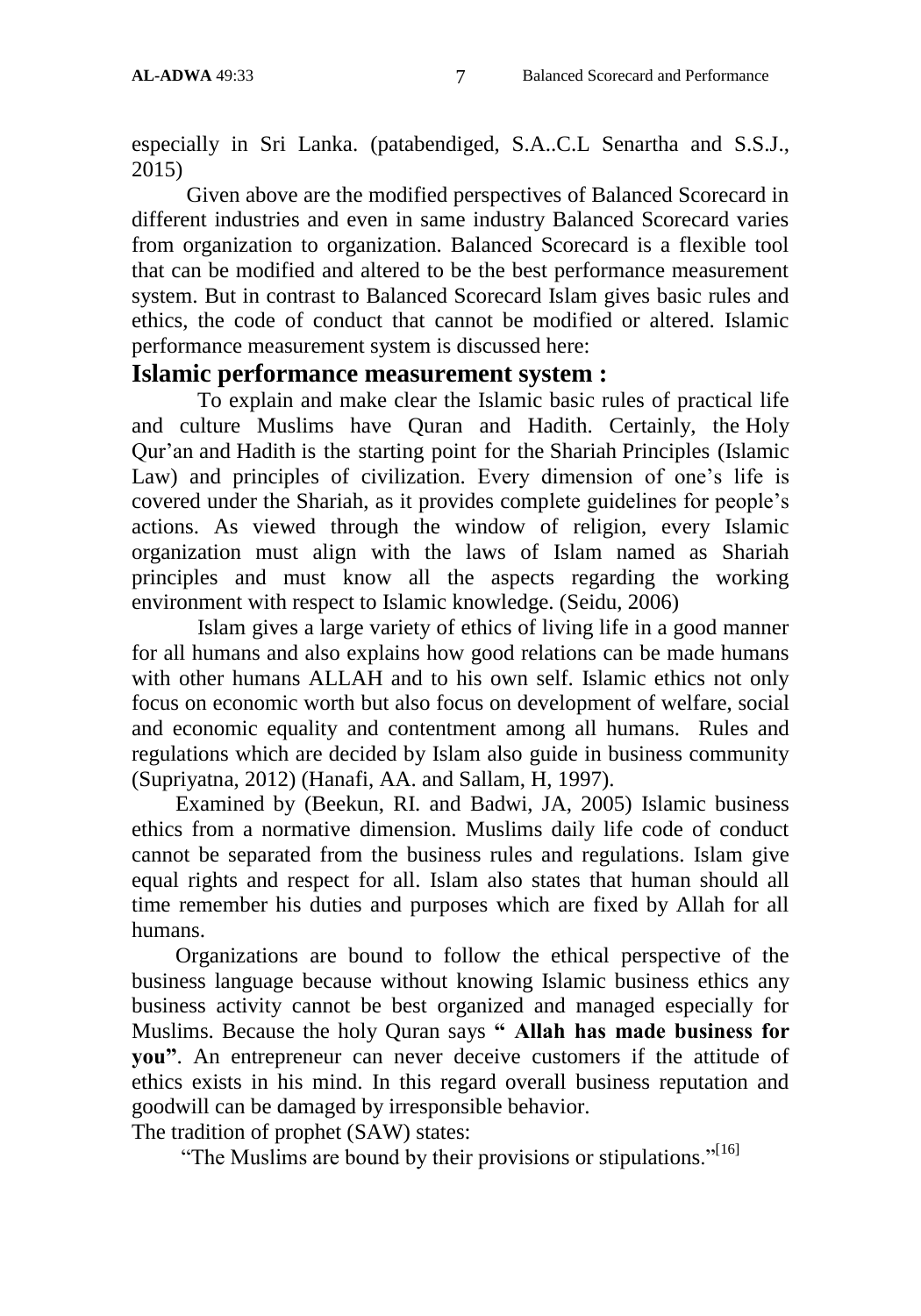In business transaction Islam encourages reliability and candor. The Holy prophet said:

"The honest merchant/business man on the day of resurrection will be rewarded with prophets, pious, virtuous and martyr people."<sup>[15]</sup>

"We may define ethics as normative science of the conduct of human being living in societies a science which judge this conduct to be right or wrong, to be good or bad. Or in some similar way". (Lillie, 1971)

"In Islamic perspective basically the word ethics means to see what is bad and good morally as well as socially because ethics is something which play important role for making and developing a strong and pious society. (Mawdoodi, 1994)"

Here the performance measurement system given by Islam is discussed briefly:

#### **1. Trust (Amanah)**

Trust is very important ethic in Islam. Trust is very important in every dealing or activity of all humans' life. It also helps a lot in development of strong relations with others. Concept of trust is depend on sense of answerable to Allah one day where everyone have to answer all of activities they performed in their life in this world .The Holy Quran and Hadith give a lot of emphasize on importance of trust as stated in following:

"If you are on a journey, and cannot find a scribe, then let there be a pledge taken(mortgage); then if one of you entrust the other, let the one who is entrusted discharge his trust (faithfully), and let him be afraid of Allah, his Lord. And conceal not the evidence for he, who hides it, surely his heart is sinful. And Allah is all knower of what you do".<sup>[2]</sup>

The Prophet (SAW) mentioned the importance of trust in this public administration as follows:

"Any ruler who has been entrusted with the affairs of a group of Muslims and whodies as a dishonest ruler, to him paradise is forbidden by Allah." $[13][14]$ 

# **2. Justice ("Adl)**

"Justice or "Adl means to treat people equally is a precondition of justice and fairness." It means to identify the rights and duties in your surroundings and also to keep balance in both of them. Islam makes it compulsory to be just in daily life too as Allah says in Quran:

"O you who believe! Stand out firmly for Allah and be just witnesses and let not the enmity and hatred of others make you avoid justice. Be just: that is nearer to piety, and fear Allah. Verily, Allah is well acquainted with what you do."<sup>[4]</sup>

"Be equitable. Verily, Allah loves those who are equitable"<sup>[6]</sup>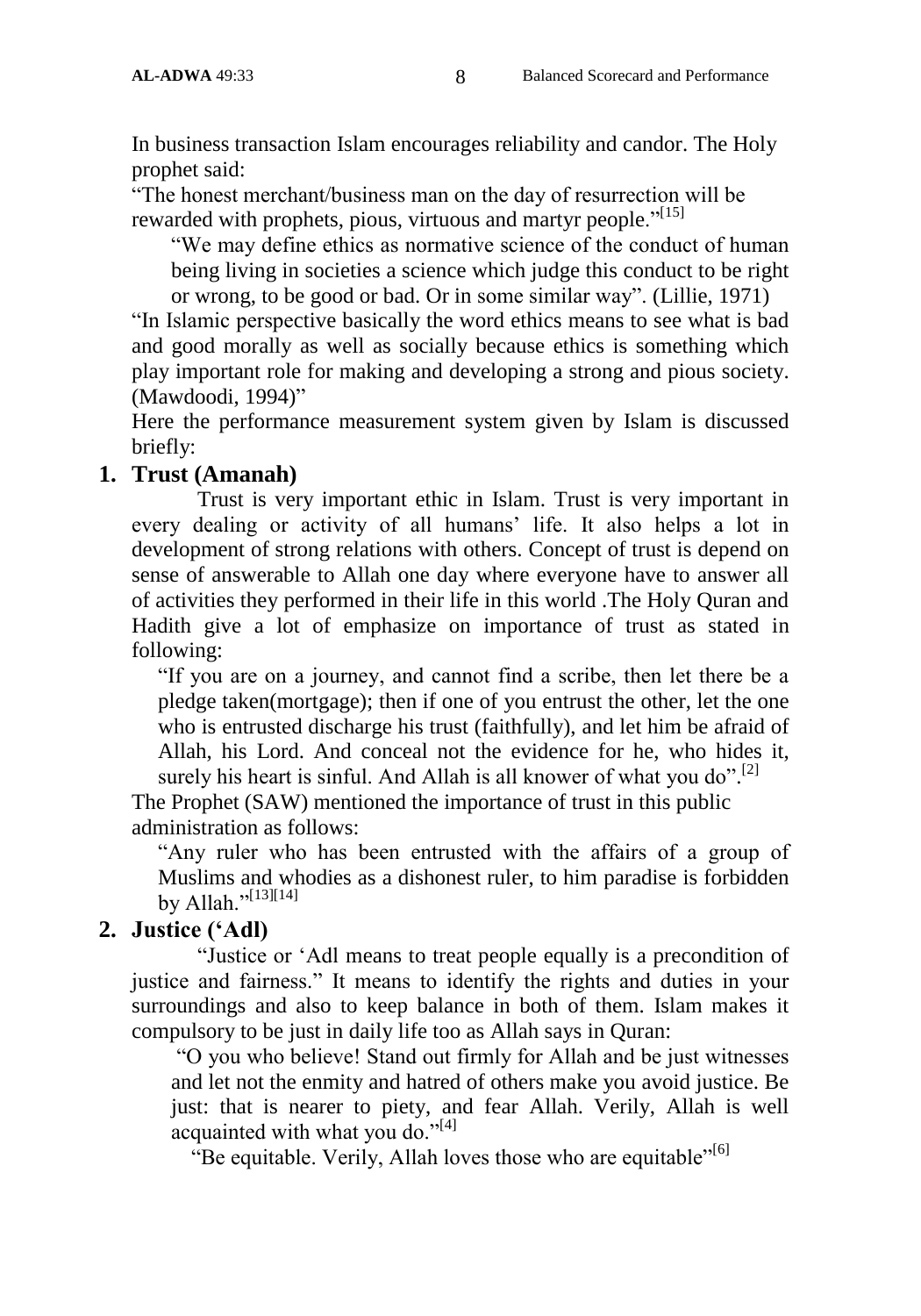# **3. Sincerity (Ikhlas)**

Sincerity is generally understood to be truth in word and act. Islam also stresses on existence of Sincerity it refers as a state of mind and actions where only truth is communicated no lies no double cross no cheatings. Allah says:

"And they have been commanded no more than this: to worship Allah, offering Him sincere devotion, being True (in faith); to establish regular Prayer; and to practice regular Charity; and that is the Religion right and Straight."<sup>[7]</sup>

The following is a selection of Hadith as regards to sincerity:

"Allah does not look to your bodies, to your faces, but He looks to your hearts and your deeds."<sup>[14]</sup>

"Actions are but intention and every man shall have but which he intended. Thus he whose migration was for Allah and His messenger, and he whose migration was to achieve some worldly benefit or take some woman in marriage, his migration was for that for which he migrated. The Prophet (SAW) also the mentioned that religion is sincerity! We said: To whom? He said: To Allah, and his Book and His messenger and to the leaders of the Muslims and common folk."<sup>[13][14]</sup>

Therefore, Islam attaches great importance to the sincerity of intentions and actions in every walk of life. The performance of duties requires that all individuals in organizations work with sincerity and fidelity. A sincere businessman is not expected to deceive, harm and take advantage of others intentionally.

# **4. Truthfulness (Sidq)**

Truthfulness is a basic ethical value of Islam. Islam is, in a way, the other name of truth. Allah speaks truth, and commands all Muslims to be straight forward and truthful in their dealings and utterances. Allah says:

"O you who believe! Keep your duty to Allah and fear Him and speak the truth." $[8]$ 

"O you who believe! Be afraid of Allah, and be with those who are true (in words and deeds)."<sup>[9]</sup>

Islam strongly condemns falsehood and deceit in any form (Ahmad, 1991).

Holly Prophet (SAW) said in this regard:

"Rafe"h reported: He came with the Prophet (SAW) to the place of prayer and he saw the people engaging in business. The Prophet said, O group of traders! They answered him and turned toward him, and the Prophet said, Verily, the traders will be raised on the Day of Resurrection with the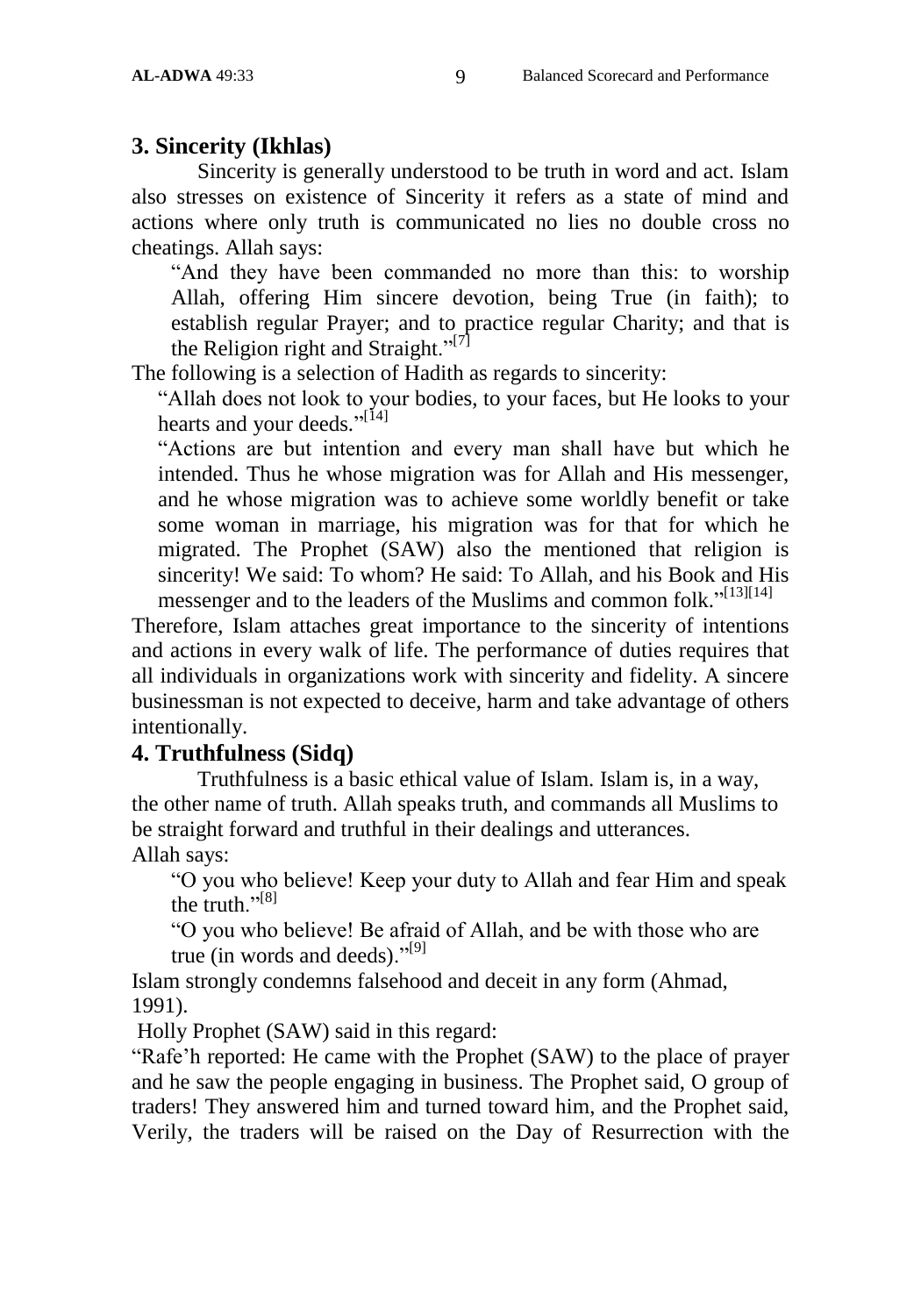wicked except for those who fear Allah, behave righteously, and are truthful  $\cdot$ <sup>[15]</sup>

#### **5. Benevolence (Ihsan)**

As far as kindness is concerned, an act which benefits persons other than those from whom the act precedes without any obligation is benevolence. It also means proficiency, fineness, or magnanimity in dealing with others. The concept of justice is frequently repeated with the concept of benevolence in the Quran and the Hadith. Allah says:

"Spend your wealth for the cause of God, and be not cast by your own hands to ruin; and do good. Lo! God loves those who behave with ihsan $"$ <sup>[1]</sup>

The Prophet (SAW) is reported to have said:

"The inmates of Paradise are three types: one who wields authority and is just and fair; one who is truthful and has been endowed with power to do good deeds; and the person who is merciful and kind-hearted towards his relatives and to every pious Muslim, and who does not stretch out his hand in spite of having a large family to support."<sup>[14]</sup>

#### **6. Forward Transactions**

All business that involves forward transactions are prohibited in Islam. Hazrat Muhammad (SAW) does not allow goods that are not in one"s hand to sale. These are the following Ahadith in this regard:

Amr-bin-Shu"aib reported from his father who from his grandfather that the Messenger of Allah said:

"Advance loan and sale are not lawful, and there are no two conditions in a sale, and no profit till it comes in possession, and no sale what is not in your possession."<sup>[15][16][18]</sup>

Ibn Omar reported:

"They (people) used to purchase food-grain in a place confronting the market and sell it also in its place. Then the Holy Prophet forbade them to sell it in its place till they take it in possession."<sup>[16]</sup>

Hakim-bin-Hezam reported:

"The Messenger of Allah prohibited me to sell what is not in my possession."<sup>[15]</sup>

Modern economic theory proves that all the trade cycles that cause disturbance in economy partially are because of forward transactions.

# **7. Swearing in Trade**

To convince the buyer about the good quality of a product people used to take oaths in times of Prophet Muhammad (SAW) as modern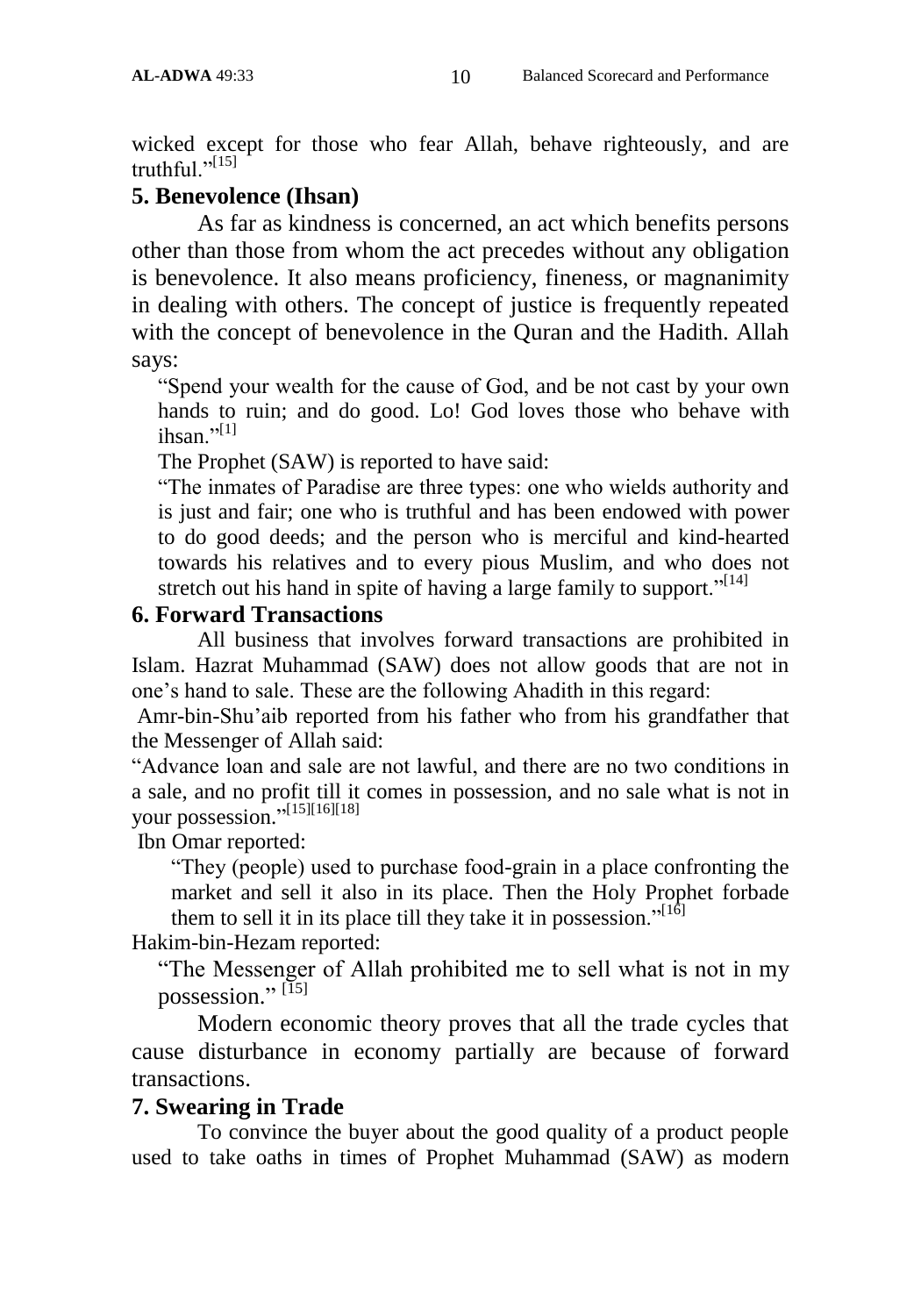sellers also do to sale their goods of inferior quality. This practice is prohibited in Islam and many traditions of Prophet Muhammad (SAW) and ayahs of Quran clear this prohibition

As in Quran Allah says:

"Verily, those who purchase a small gain at the cost of Allah"s Covenant and their oaths, they shall have no portion in the hereafter (Paradise). Neither will Allah speak to them, nor look at them on the day of resurrection, nor will he purify them, and they shall have a painful torment."<sup>[3]</sup>

Abu Qatada reported that the Messenger of Allah said:

"Be careful of excessive swearing in sale, because it finds market but then reduces (blessing)." $[14]$ 

Abu Hurairah reported that the Messenger of Allah said:

"Oath is a means of bargain for the commodities but a cause of deterioration in blessing." $[13]$ [14]

#### **8. Weights and Measures**

To deceive the customer, defective measures and weights are strictly condemned and prohibited in Islam. Quran have stated to give full measures and weights and tells us about people of to whom Hazrat Shu"aib was sent who lived in Madyan. To escape punishment of Allah clear command is to give full weights and measures. Hazrat Muhammad (SAW) took steps to popularize the use of standard measures and weights. He prayed for the honest merchants and sellers. The Quran says:

"And give full measure and full weight with justice."<sup>[5]</sup>

"And to the Madyan people (we sent) their brother Shu'aib. He said: "O my people! Worship Allah, you have no other God but Him, and give not short measure and weight, I see you in prosperity; and verily, I fear for you the torment of a Day encompassing. "And O my people! Give full measure and weight in justice and reduce not the things that are due to the people, and do not commit mischief in the land, causing corruption." $[10]$ 

The Prophet also emphasised that the goods should be measured or weighed before purchasing or selling them. Moreover the weighing and measuring is on the seller

Usman R.A reports that the Holy Prophet told him:

"To always weight and measure anything he bought or sold."<sup>[13]</sup>

#### **9. Monopoly**

When supply of a product is completely in one party or person's hands, known as monopoly. The monopolist fixes the price and supply of product is in his hand. This practice is strictly prohibited in Islam because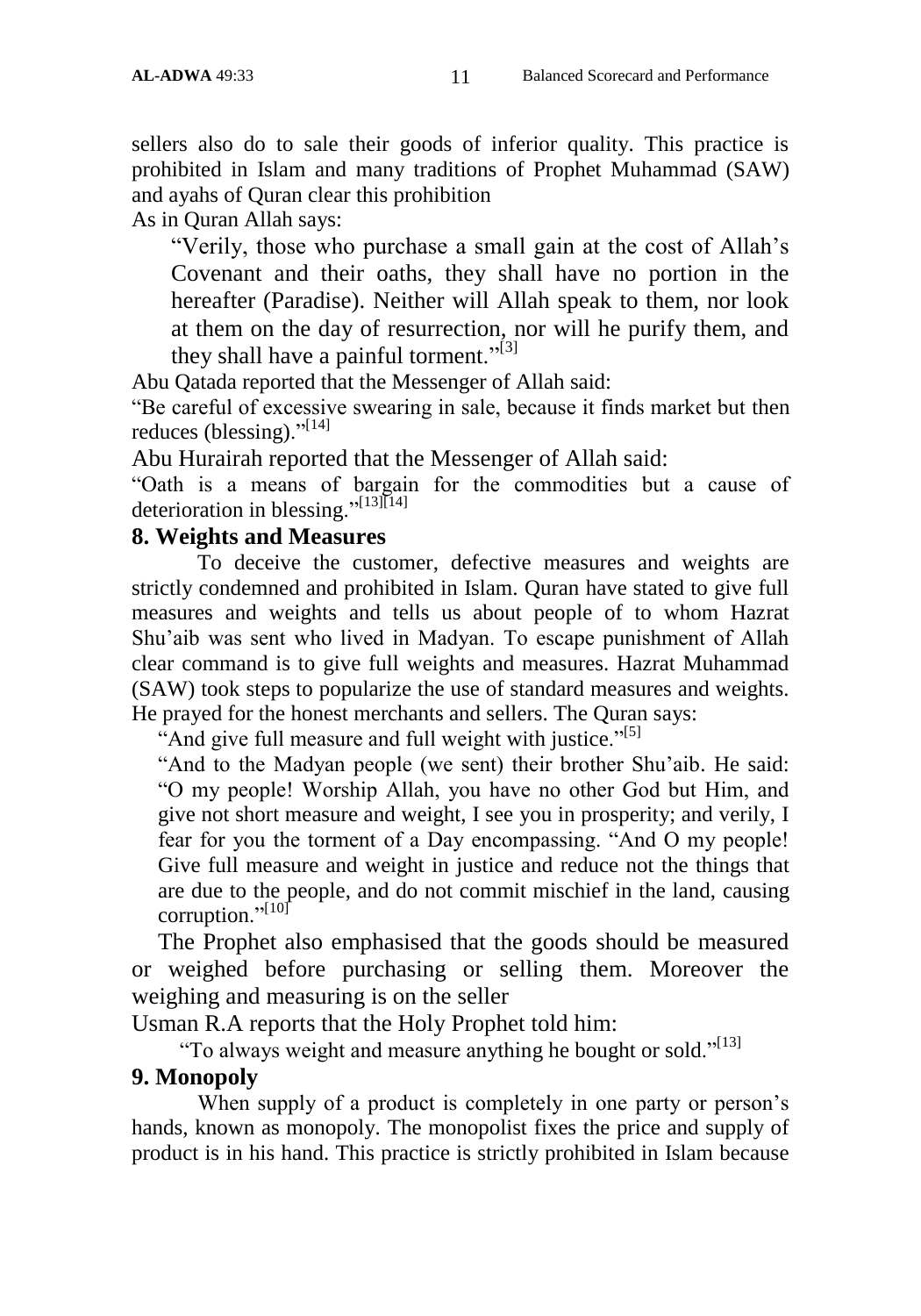it is harmful for the whole society. Following traditions of the Prophet of Islam make this clearer:

"It is reported by Ibn Abbas (R.A) that the Messenger of Allah said: Grazing land belongs to Allah and His Messenger and no one is permitted to keep it to himself."<sup>[13]</sup>

Ibn Abbas (R.A) reported that the Apostle of Allah said:

"All Muslims jointly share three things i.e., water, grass and fire."<sup>[16]</sup>

Ma"mar reported that the Messenger of Allah said:

"Whoever monopolizes is a sinner."<sup>[14]</sup>

#### **10. Price Control**

To control the price an artificial shortage of goods is produced in market. All these practices are forbidden in Islamic society. Therefore, ordinarily there is no fear that price would rise artificially because the true Muslims are not expected to indulge in hoarding or speculation. Such situation took place once even during the reign of the Prophet. The relevant Hadith is as under:

Anas (R.A) reported that:

"The current price once became high at the time of the Messenger of Allah. They asked: O Messenger of Allah! Fix a rate for us. The Holy Prophet replied: Verily Allah is One who controls price, curtails, gives amply and provides sustenance; and certainly I hope that I should meet my Lord while there will be none amongst you who will hold me responsible either for blood or for property."<sup>[15][16][19]</sup>

Although the Prophet declined to intervene to fix or control prices, yet steps were taken by him so often to eliminate hoarding, abolish monopolies and forbid speculative business so that prices should not unduly rise.

In normal circumstances, government is not allowed to interfere in the natural flow of prices in an independent market.

# **11. Corporate social responsibility**

What the organizations do with the money and profits and how they earn it and how much the organization is responsible towards society. "The questions may arise that the emphasis on the Corporate Social Responsibility is more given by the corporations in the West and wherever they operate around the world. Does Corporate Social Responsibility all about the western values of doing business?(Abdullah, n.d)"

In contrast to the Western theories, the Islamic view of Corporate Social Responsibility takes a rather holistic approach. It offers spiritual view based on the teachings of the Ouran and the Sunnah providing a better alternative philosophical framework for man's interaction with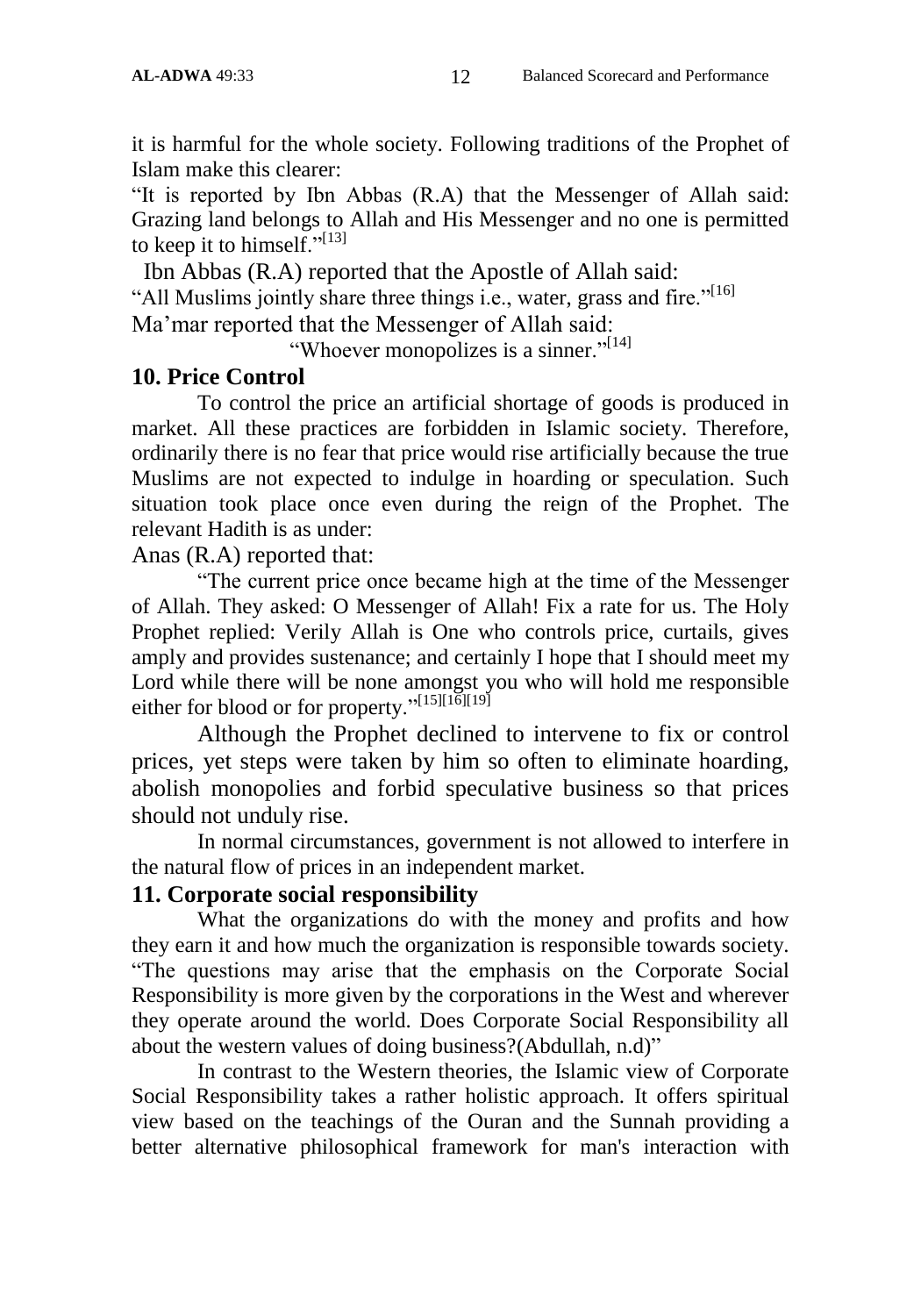nature as well as his fellowmen(Ahmad, 2002). In fact, the moral and ethical principles derived from divine revelations are more enduring, eternal, and absolute(Ahmad, 2002)(Ahmad S. F., 2003b). Thus may serve as better guidelines for corporations when exercising their business and social responsibilities simultaneously.

Islamic guidance, with its commitment to justice, brings about a balance between the rights of individuals and their duties and responsibilities towards others (Pervez, 2000), and between self interest and altruistic values(Naqvi, 2003).

Throughout the ages business organizations have very important role in economic and social life of people. Business activities are considered as religious obligation in Islam. Protection and contribution towards the society in which an organization operates is known as corporate social responsibility. Therefore Corporate Social Responsibility is vital for Islamic organizations(Muhammad, 2007). Taqwa (God consciousness) is the central point of a Muslim"s life, it is crucial in every field of life of a Muslim so, similarly in business dealings(Siwar, 2009).

"Islamic framework of corporate social responsibility has three dimensions: first is relationship with Allah, second relationship with fellowman, third is relationship with nature or environment(Muhammad, 2007).

Corporate Social Responsibility is all about the rules and regulation of running a business, recognizing the rights of employees, the conservation of nature and the establishment of justice and avoidance of corruption. A pious Muslim businessman that really practices the teaching of Islam is always a good practitioner of Corporate Social Responsibility.(Abdullah, n.d)

#### **12. Rights and obligations of employees:**

(Tayeb, 1997) Stated that human resource management is important to set up the ways of Islam of employee management as well as a key function that make and assist, the employees to obtain the goals of organization more effectively and efficiently.

The rights of employee are the duties of employer and the duties upon employee are rights of employer so there is a need to understand the term rights and duties.Allah"s Messenger (SAW) had laid specific emphasis on equality in a Hadith reported by Abu ZarGhaffari:

"Allah"s Messenger (SAW) said they are your brothers. Allah has placed them under your control as a trial. So it is incumbent upon the one whose brother works under his authority to feed from his own food, dress him like his own dress. He should not assign him hazardous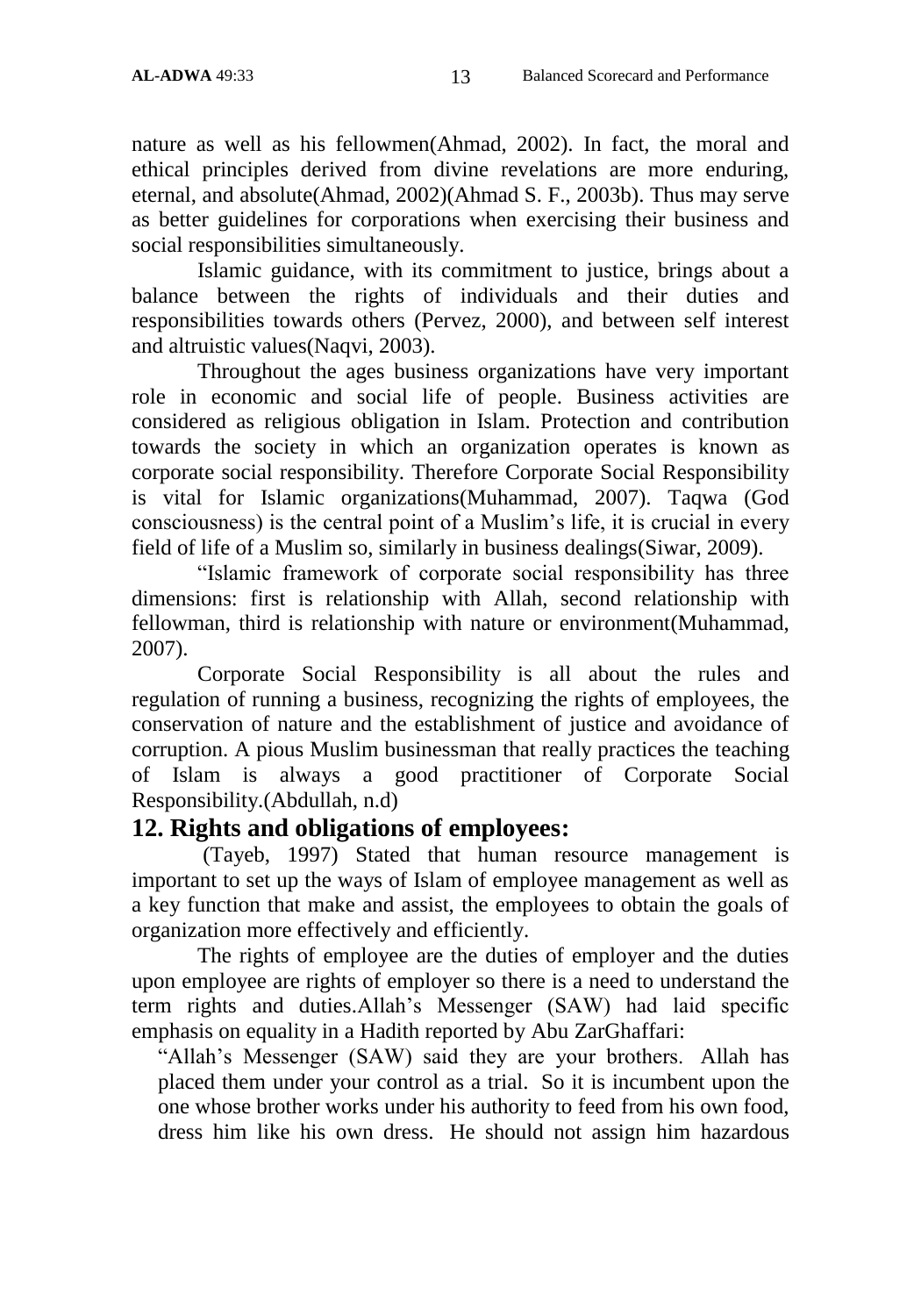works that overwhelm him (the worker). If such work has been given to him, he (employer) should help him." $[15]$ 

"Let a laborer get his wages before his sweat dries."<sup>[19]</sup>

"Allah's Messenger (SAW) warned that, concerning those who don't pay the wages on time, Allah will argue on behalf of the affected workers on the day of reckoning." $[13]$ 

### **13. Fulfillment of promises:**

One of the virtues talked about in the Holy Quran is keeping of the Promise or Covenant. It has been mentioned as one of the special and distinct features of the faithful Momineen. Breaking of promise or breach of a covenant has been called therein as one of the habits of the polytheist Mushrikeen and hypocrite Munafeqeen.

Not keeping the word or breaking of promise or trust is one of the offences that break the relation of confidence and trust in the society and thus its foundation. Fulfilling a promise, besides being an Islamic right, is also a human right.

Allah says in the Holy Quran:

"Those who are faithfully true to their amanah (all the duties which Allah has ordained, honesty, moral responsibility and trusts) and to their covenants."<sup>[11]</sup>

"O you who believe! Why do you say that which you do not do? It is most hateful to Allah that you should say that which you do not do $^{$ .,[12]

The Prophet Muhammad (SAW) said:

"The person who has no covenant has no faith."<sup>[17][20]</sup>

"There are three qualities and conditions which make a man hypocrite even if he fasts and prays and is a Muslim in his opinions: Shows dishonesty when trusted, Tells a lie while speaking and Breaks a promise." $^{[13][14]}$ 

# **Conclusion :**

 The Balanced Scorecard can be tailored and modified for different industries, different organizations in same industry and even in different units or departments in same organization, based on business objectives and corporate principals. Balanced Scorecard development process is fairly involved process which requires a lot of commitment and understanding and for some business unit leaders a lot of facilitation.

 Balanced Scorecard requires understanding, commitment and support from the very top of the organization down. Different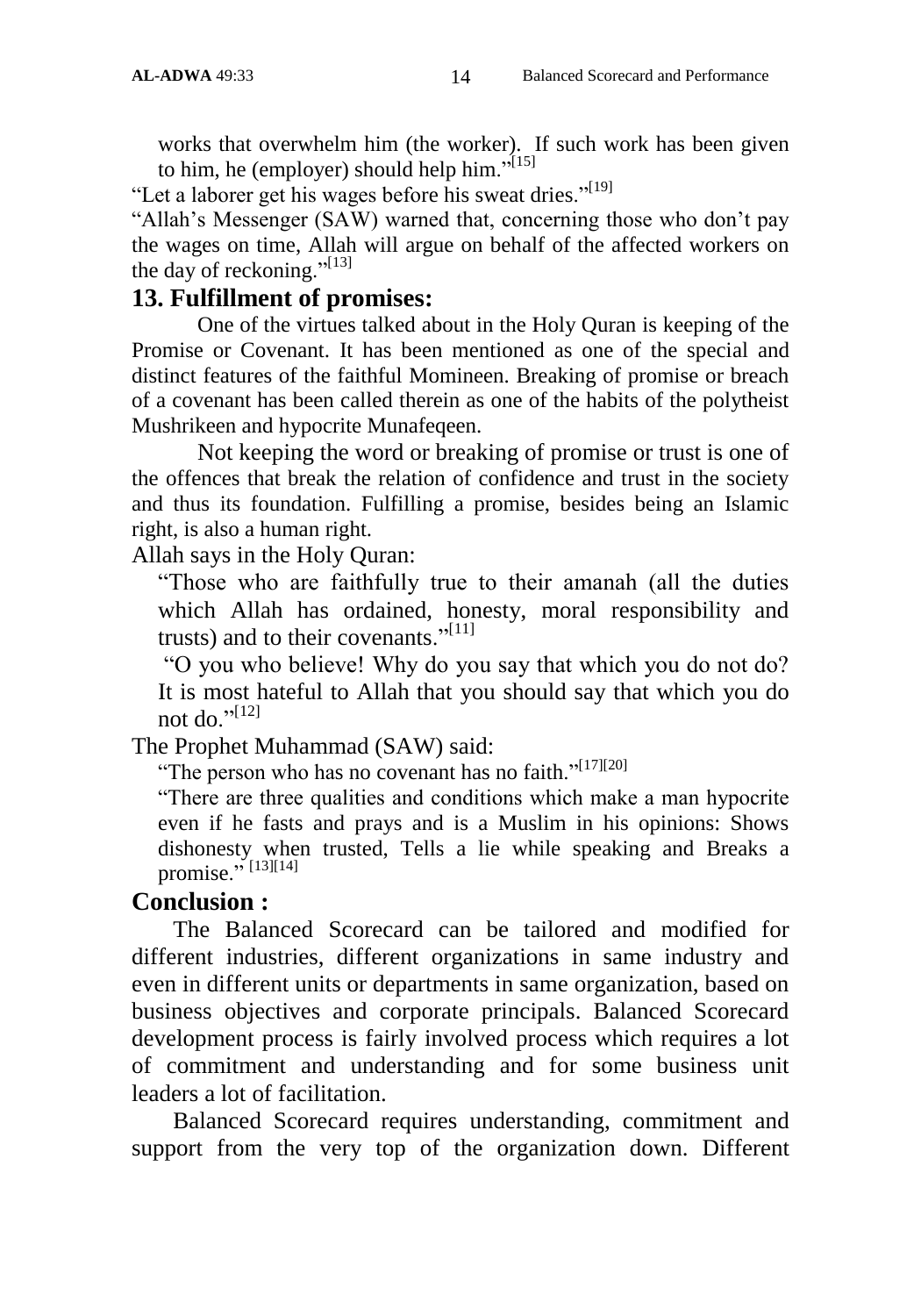organizations have quite different needs, products and services, people, market areas and will ultimately end-up in different scorecards.

 When applied in an organization appropriately Balanced Scorecard have significant benefits. It is a powerful tool but must be understood that Balanced Scorecard cannot be thought of as a miracle tool that will somehow uplift the performance of a striving firm. We should keep in mind that any approach used cannot contain the "guarantee of success".

 This study has attempted to propose some guiding principles to measure the performance of an organization according to Islam. Business ethics have their own dominant role in business society in today"s modern business world, they may serve the organization well and benefit the society too but Muslims adopt these practices which benefit to mankind especially.

 If we compare Balanced Scorecard performance measurement system and the performance measurement system given by Islam we don"t get a tool like Balanced Scorecard but Islam give a set of ethics and code of conduct which are same in every aspect of life.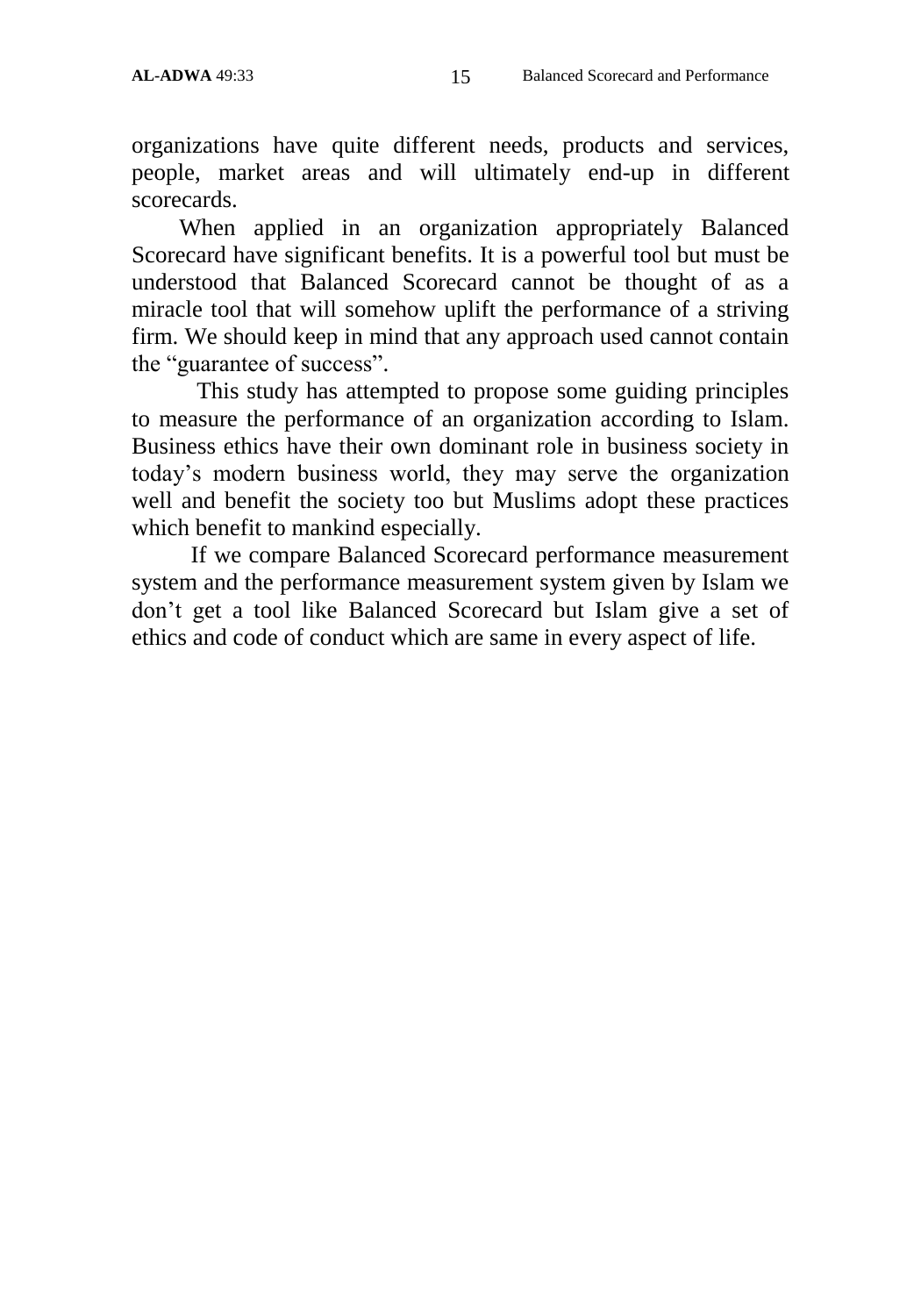# References

- 1. Al-Baqarah: 195
- 2. Al-Baqarah: 283
- 3. Al-e-Imran: 77
- 4. Al-Maidah: 8
- 5. Al-Ana"am: 152
- 6. Al-Hujurat: 9
- 7. Al-Bayyinah: 5
- 8. Al-Ahzab: 70
- 9. At-Tawbah: 119
- 10. Huud: 84-85
- 11. Al-Muminoon: 8
- 12. As-Saff: 2-3
- 13. Bukhari
- 14. Muslim
- 15. At-Tirmidhi
- 16. Abu-Dawud
- 17. Ahmad
- 18. Al-Nisai
- 19. Ibn-e-Majah
- 20. Tibrani
- 21. Abdullah, M. A. (n.d). Being a good Muslim and its Relation to corporate social responsibility. Retrieved december 2015, from Official portal of department of Islamic development Malaysia: http://www.islam.gov.my/en/%E2%80%9Cbeing-good-muslim-and-its-

relation-corporate-social-responsibility%E2%80%9D-mohd-asri-binabdullah-paper-wo

- 22. Ahmad, K. (2002). Islamic ethics in a changing enviroment for managers. London: Asean Academic Press.
- 23. Ahmad, S. F. (2003b). Does morality require God? Intellectual Discourse , 11 (1), 51-76.
- 24. Ahn, H. (2005). how to individualize your balanced scorecard. measuring business excellence , 9 (1), 5-12.
- 25. Arora, R. (2002). Implementing KM- a balanced scorecard approach. Journal of knowledge management , 6 (3), 240-9.
- 26. Beekun, RI. and Badwi, JA. (2005). Balancing ethical responsibility among multiple organizational stakeholders: The Islamic Perspective. Journal of business ethics , 131-145.
- 27. Bottani, B. B. (2010). performance measurement in the food supply chain: A Balanced Scorecard approach. Facilities , 28 (5/6), 249-260.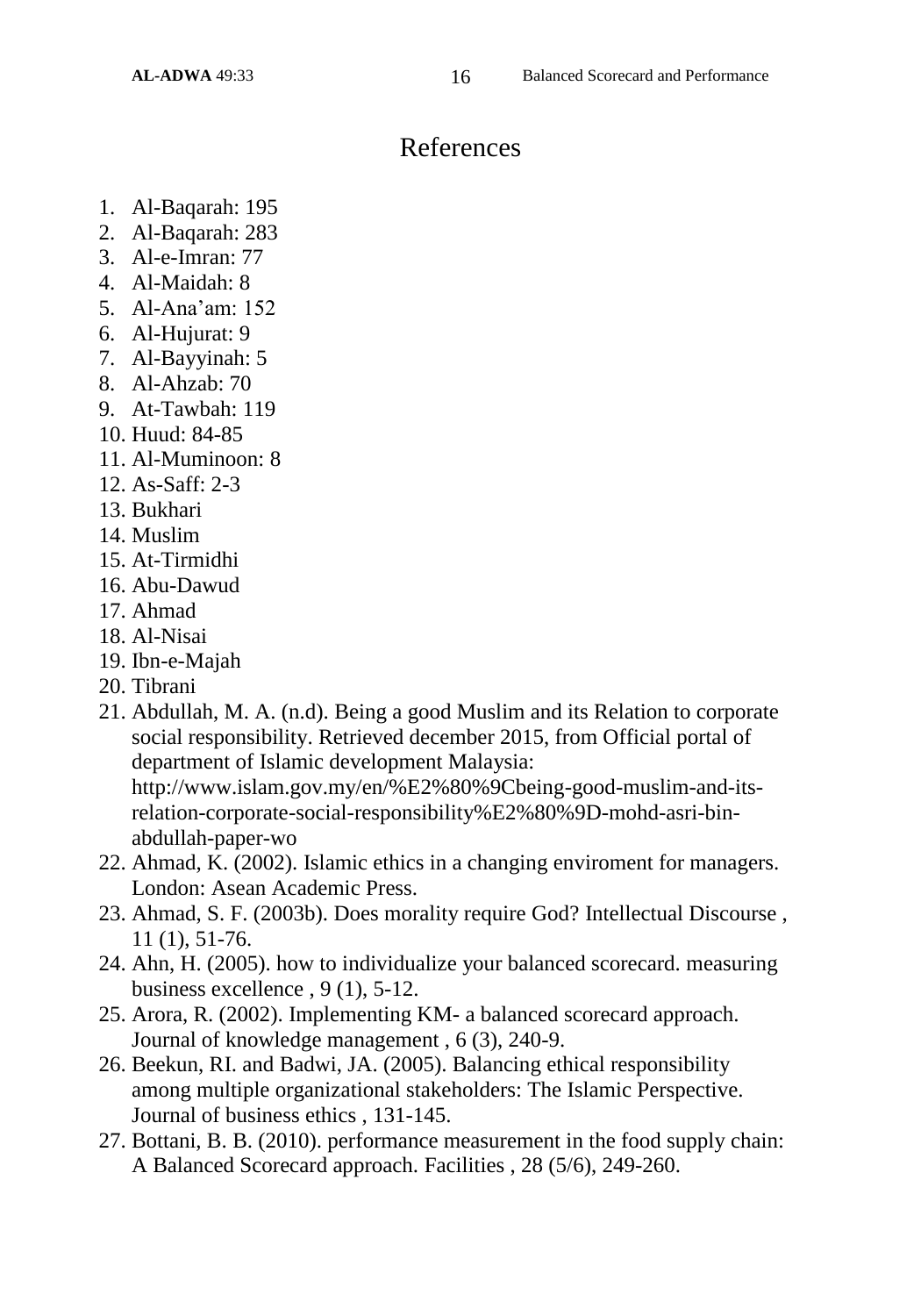- 28. Bottani, B. B. (2010). perormance measuremnt in the food supply chain:a Balanced Scorecard approach. 28 (5/6), 249-260.
- 29. Brewer, P.C & Speh, T.W. (2000). using the Balanced Scoreard to measure supply chain performance. journal of business logistics , 21, 75- 93.
- 30. Chavan, M. (2009). Balanced Scorecard: a new chellenge. journal of management development , 28 (5), 393-406.
- 31. Eid, A. A. (2006). how to profit frm Balanced Scorecard. Industrial Management & data system , 106 (7), 937-952.
- 32. Epstein, M. a. (1998). Implementing corporate strategy: from tableaux de bord to Balanced scorecards. European management journal , 23 (2), 190- 203.
- 33. Gadenne, D. (2000). brave new world: how business meet new challenges in the 21st century? inaugral professional lecture. Rockingham: central Queensland University.
- 34. Hanafi, AA. and Sallam, H. (1997). Business Ethics:An Islamic Perspective. Islamic principles of businessorgnisation and managment .
- 35. Hanghood, W.O and Friedman, L. (2002). Using the balanced scorecard to measure the performance of your HR information system. Public Personnel Management , 31 (4), 543-57.
- 36. HBR. (1997, sep-oct). Harvard Business Review: 75th Anniversary edition. Harvard Business Review .
- 37. Kaplan, R. (2005). How the Balanced Scorecard complements the McKinsey 7-S model. Strategy and Leadership , 33 (3), 41-6.
- 38. Kaplan, R.S & Norton, D.P. (1996). The Balanced Scorecard: Translating strategy into Action.
- 39. Kaplan, R.S and Norton, D.P. (2001b). Transforming he balanced scorecard from performance measurement to strategic management: Part 2. Accounting horizons , 15 (1), 147-60.
- 40. Kaplan, R.S and Norton, D.P. (2001a). Transforming the balanced scorecard from performance measurement to strategic management: Part 1. Accounting horizons , 15 (1), 87-104.
- 41. Kaplan, R.S. and Norton, D.P. (1993). Putting the balanced scorecard to work. Harvard abusiness Review , 71 (5), 134-47.
- 42. Karabay, G. a. (2012). managing through strategic performance in managment in apparel companies. Fibers and textiles in eastern Europe , 93 (4), 13-19.
- 43. Latshaw, C.A. and Choi, Y. (2002). The balanced scorecard and the accountant as avalued strategic partner. review of business , 23 (1), 27-9.
- 44. Lillie, W. (1971). an introduction to ethics. the chaucer press Ltd, Bungay and Suffolk.